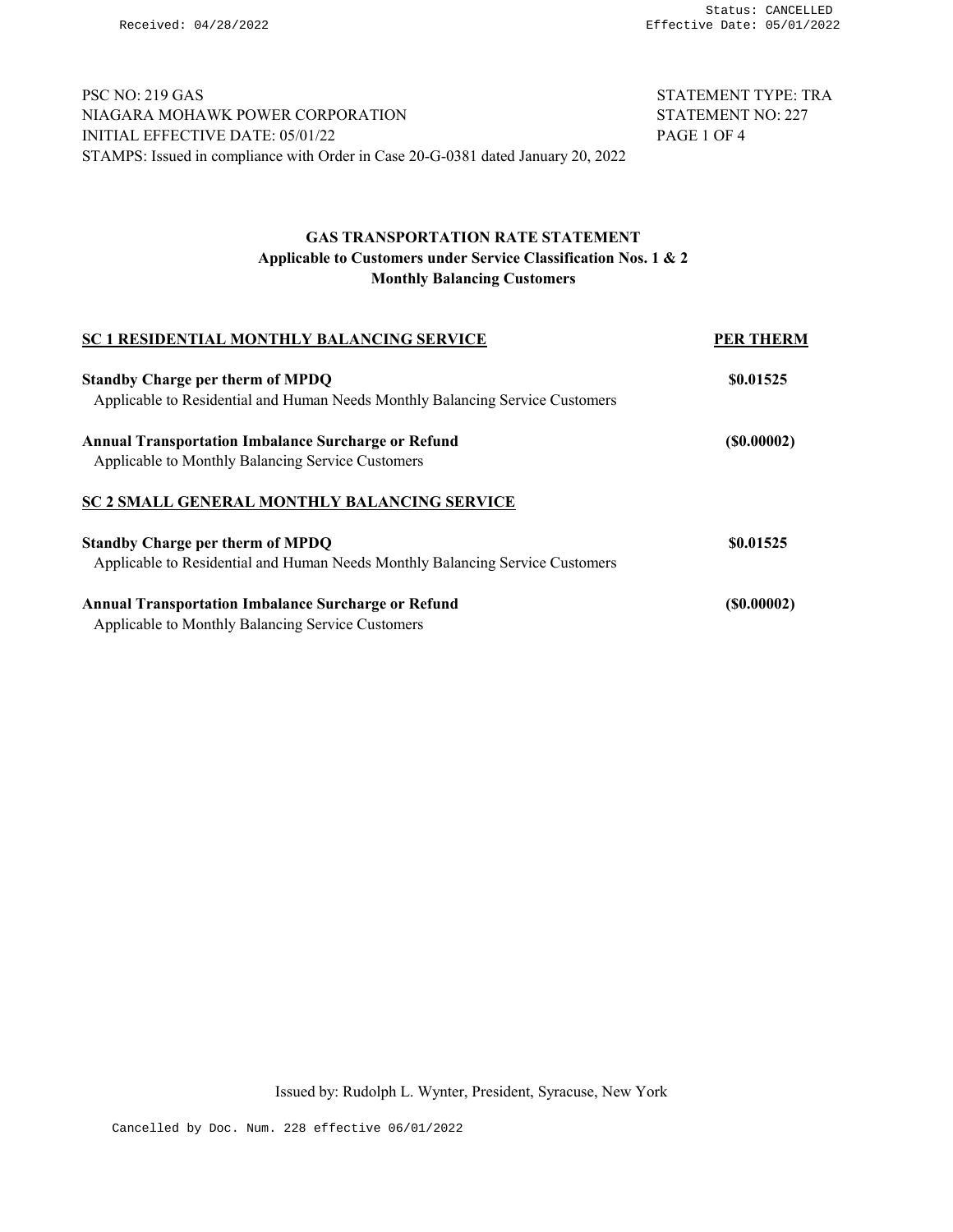PSC NO: 219 GAS STATEMENT TYPE: TRA NIAGARA MOHAWK POWER CORPORATION STATEMENT NO: 227 INITIAL EFFECTIVE DATE: 05/01/22 PAGE 2 OF 4 STAMPS: Issued in compliance with Order in Case 20-G-0381 dated January 20, 2022

### GAS TRANSPORTATION RATE STATEMENT Applicable to Billing for Service Classification Nos. 5, 7, 8, 9

| <b>SC 5 LARGE FIRM</b>                                                                                                   | <b>PER THERM</b> |
|--------------------------------------------------------------------------------------------------------------------------|------------------|
| <b>Standby Charge per therm of MPDQ</b><br>Applicable to Residential and Human Needs Monthly Balancing Service Customers | \$0.01525        |
| <b>Annual Transportation Imbalance Surcharge or Refund</b><br>Applicable to Monthly Balancing Service Customers          | (S0.00002)       |
| <b>Annual Transportation Imbalance Surcharge or Refund</b><br>Applicable to Daily Balancing Service Customers            | (S0.00002)       |
| <b>SC 7 SMALL FIRM</b>                                                                                                   |                  |
| <b>Standby Charge per therm of MPDQ</b><br>Applicable to Residential and Human Needs Monthly Balancing Service Customers | \$0.01525        |
| <b>Annual Transportation Imbalance Surcharge or Refund</b><br>Applicable to Monthly Balancing Service Customers          | (S0.00002)       |
| <b>Annual Transportation Imbalance Surcharge or Refund</b><br>Applicable to Daily Balancing Service Customers            | (S0.00002)       |
| <b>SC 8 STANDBY SALES SERVICE</b>                                                                                        |                  |
| <b>Standby Sales D-1 Contract Demand Rate</b>                                                                            | \$0.66949        |
|                                                                                                                          |                  |
| <b>SC 9 SUPPLEMENTAL SALES SERVICE</b>                                                                                   |                  |
| <b>SC 9 Supplemental Sales Service</b><br><b>Monthly Delivery Service Rate</b>                                           | \$0.08438        |
| <b>Monthly Gas Commodity Cost Rate</b>                                                                                   | \$0.66840        |

Issued by: Rudolph L. Wynter, President, Syracuse, New York

Cancelled by Doc. Num. 228 effective 06/01/2022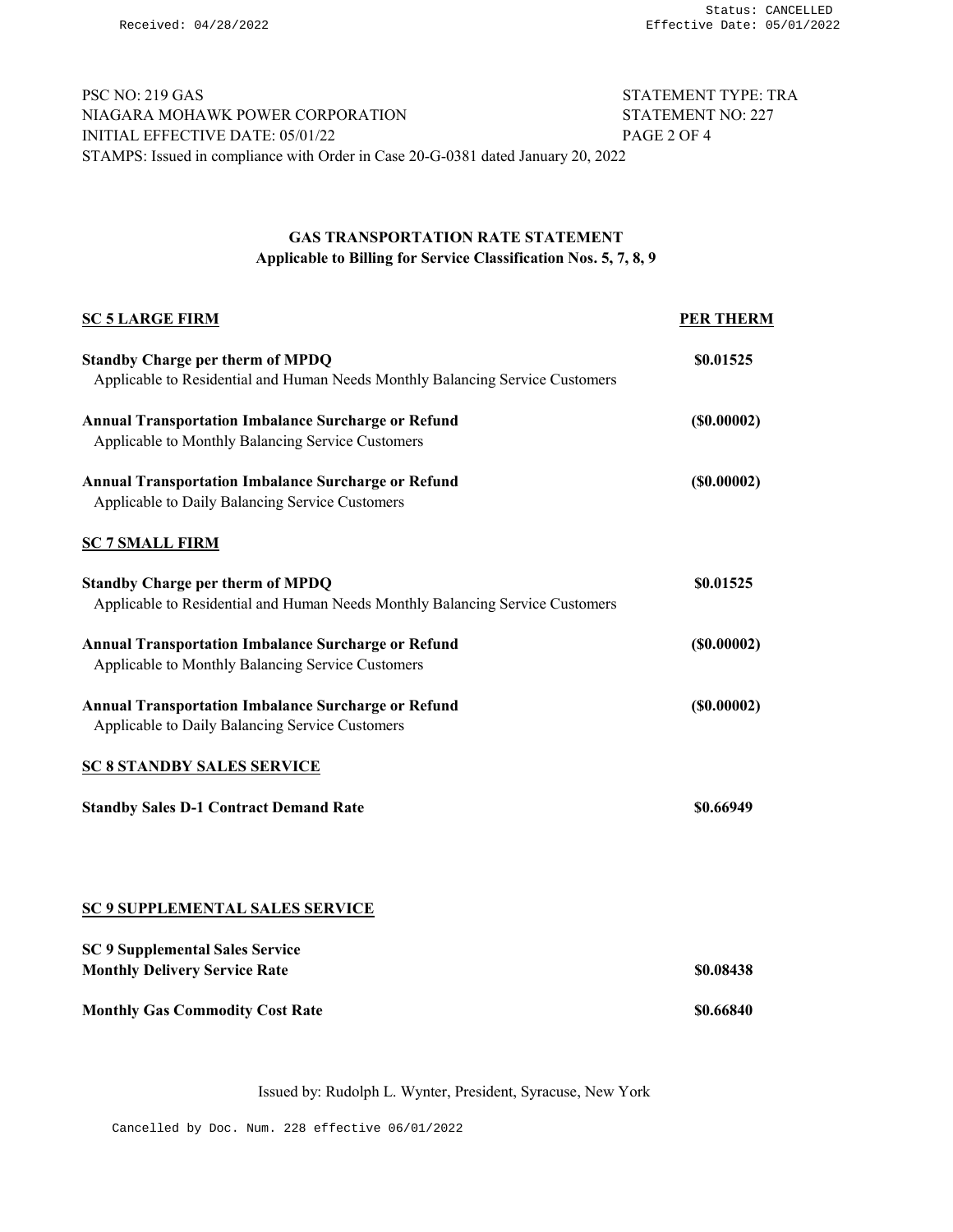# PSC NO: 219 GAS STATEMENT TYPE: TRA NIAGARA MOHAWK POWER CORPORATION STATEMENT NO: 227 INITIAL EFFECTIVE DATE: 05/01/22 PAGE 3 OF 4 STAMPS: Issued in compliance with Order in Case 20-G-0381 dated January 20, 2022

# GAS TRANSPORTATION RATE STATEMENT Applicable to Billing for Service Classification Nos. 12 & 13

| <b>SC 12 DISTRIBUTED GENERATION SERVICE - NON RESIDENTIAL</b>                 | <b>PER THERM</b> |
|-------------------------------------------------------------------------------|------------------|
| <b>Annual Transportation Imbalance Surcharge or Refund</b>                    | (S0.00002)       |
| Applicable to Monthly Balancing Service Customers                             |                  |
| <b>Annual Transportation Imbalance Surcharge or Refund</b>                    | (S0.00002)       |
| Applicable to Daily Balancing Service Customers                               |                  |
| <b>SC 13 DISTRIBUTED GENERATION SERVICE - RESIDENTIAL</b>                     |                  |
| <b>Standby Charge per therm of MPDQ</b>                                       | \$0.01525        |
| Applicable to Residential and Human Needs Monthly Balancing Service Customers |                  |
| <b>Annual Transportation Imbalance Surcharge or Refund</b>                    | (S0.00002)       |
| Applicable to Monthly Balancing Service Customers                             |                  |